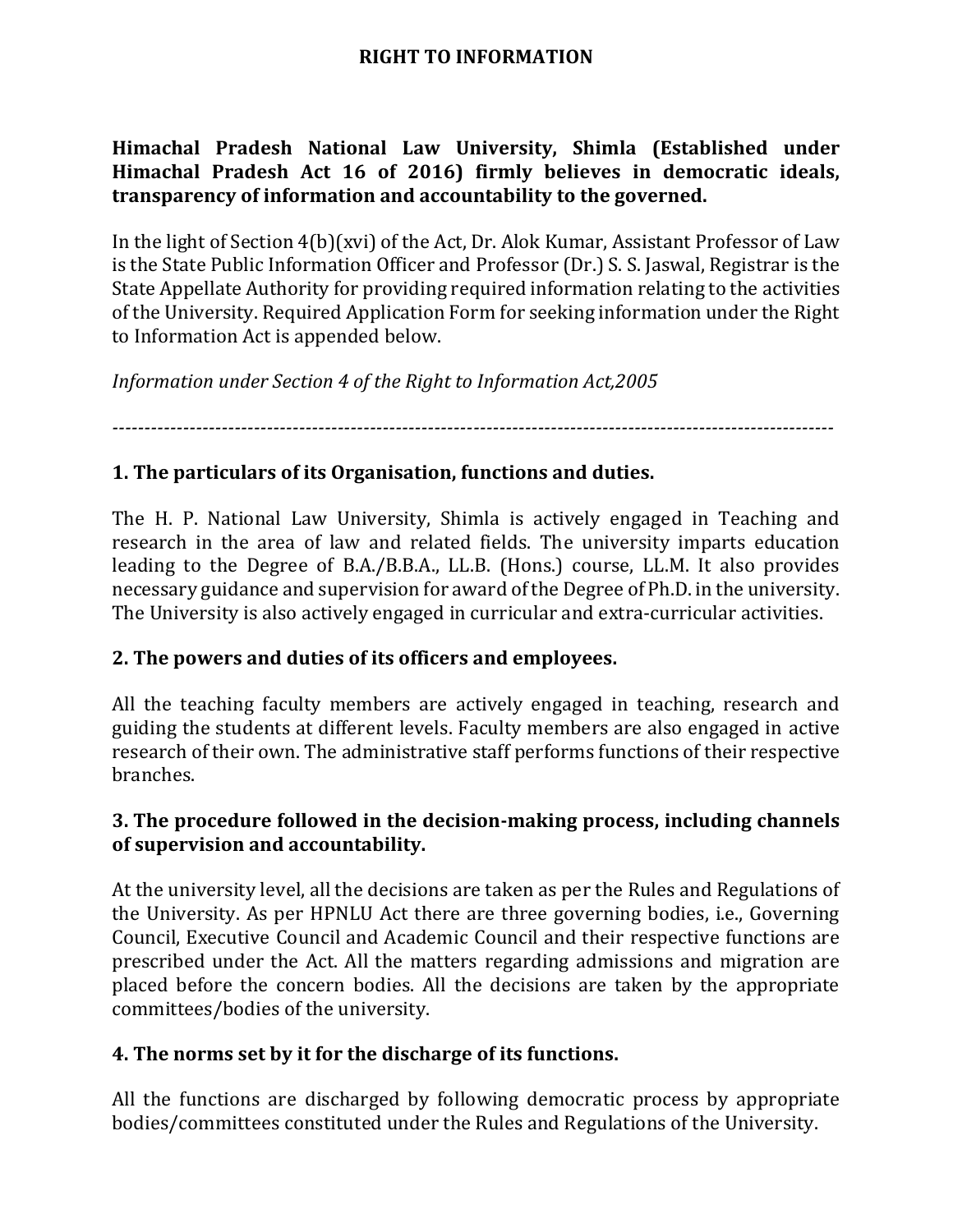# **5. The act, statues and regulations held by it or under its control or used by its employees for discharging its functions.**

All the Rules and Regulations, instruction are given in the HPNLU Act and Statutes which are available on the website of the university and no separate rules, regulations etc. are held under the control of the university as such except those records which pertains exclusively to the university.

# **6. A statement of the categories of documents that are held by it or under its control.**

Attendance registers, stock register, fee receipts, admission forms of students, internal assessment awards, correspondence files pertaining to the university, service books of teaching and non-teaching staff etc. are held under the control of the university.

#### **7. The particulars of any arrangement that exists for consultation with, or representation by, the members of the public in relation to the formulation of its policy or implementation thereof.**

The University has a Legal Aid Clinic through which legal awareness is spread in the society and from time to time people from Bar and the Bench are associated in organizing different programmes/functions which are conducted in the University.

#### **8. A statement of the boards, councils, committees and other bodies consisting of two or more persons constituted as its part or for the purpose of its advice, and as to whether meetings of those Boards, Councils, Committees and Other Bodies are open to the public, or the minutes of such meetings are accessible for public.**

Under the relevant Rules and Regulations of the university, the Governing Council, Academic Council, Executive Council have been constituted to discharge their respective functions as given in the HPNLU Act and Statute. The University has also constituted committees such as Moot Court Committee, Literary & Debate Committee, Cultural Committee, Internship and Placement Cell Committee etc.

## **9. A directory of its officers and employees.**

The directory of the faculty working in the university is available on the website of the university. Regarding other officers and employees, they keep on getting transferred in the university. Their complete record is available with the Administrative Branch of the University.

## **10. The monthly remuneration received by each of its officers and employees as provided in its regulations.**